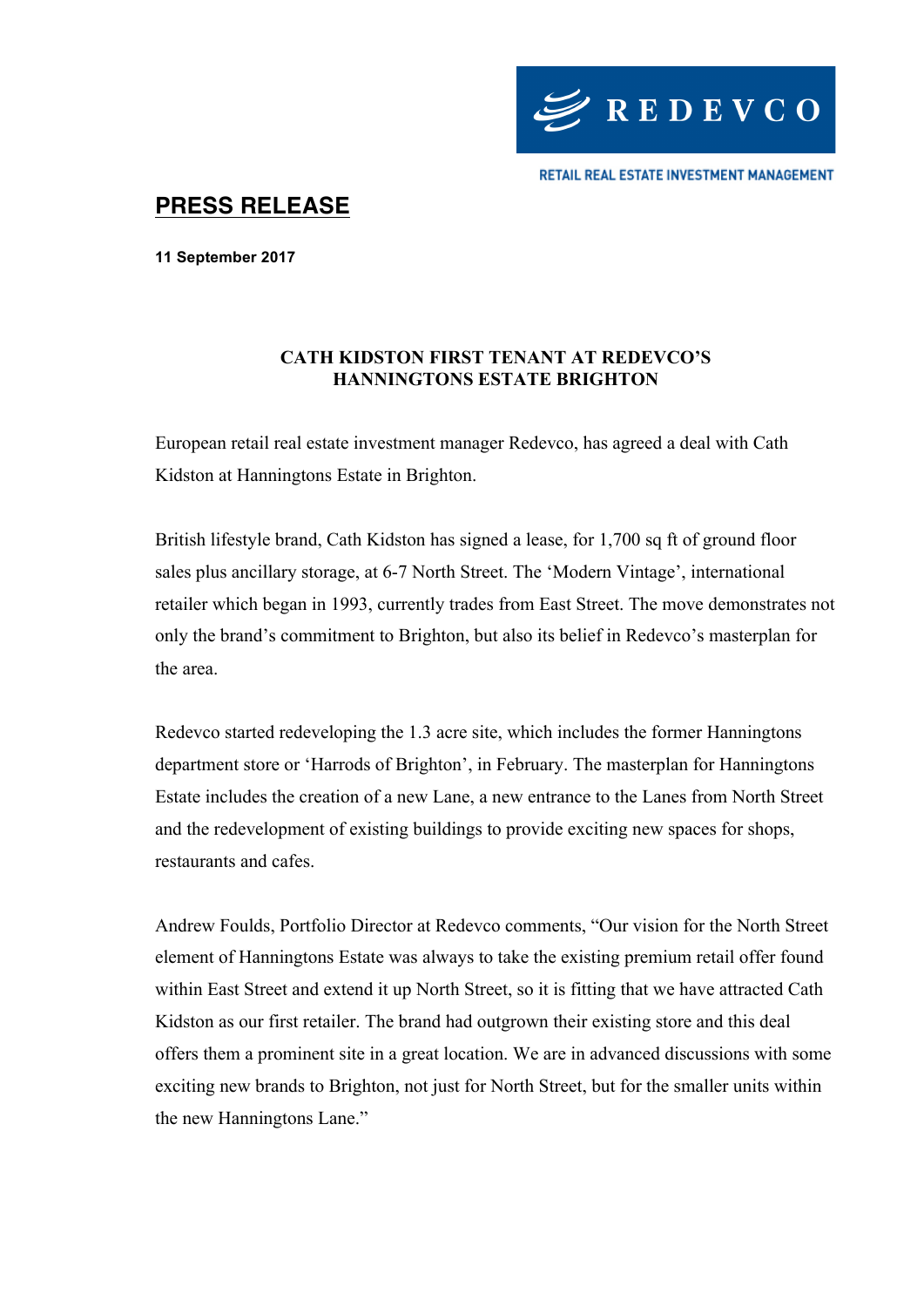

RETAIL REAL ESTATE INVESTMENT MANAGEMENT

## **PRESS RELEASE**

Sue Carvell, Commercial Director of Cath Kidston, said: "We're very excited to announce our new store opening at 6-7 North St, Brighton, reflecting the success that we have seen in the area since we opened our original store on East Street in 2011. Our new, convenient one floor store will allow us to showcase even more of our exciting new product offering including our growing kids department, in a prime location to our local customers."

Hanningtons Estate is an important landmark between the attractions of the Lanes, North Laine, East Street, the Cultural Quarter and Brighton Beach and Pier. The vision is to blend a visually unique and engaging scheme into the existing network of narrow alleyways, lanes, eclectic boutiques, restaurants and cafes/bars that already make Brighton so popular.

Further information is available at www.hanningtonsestate.com.

Redevco is advised by GCW and KLM Retail. CBRE advised Cath Kidston.

### **ENDS**

#### **About Redevco**

Redevco is an independent, pan-European real estate investment management company specialising in retail property. The 400 assets under management are spread across the strongest retail concentrations throughout Europe. Our highly experienced professionals purchase, develop, let and manage properties, ensuring that the portfolios optimally reflect the needs of our clients. We believe in long-term investments where quality and sustainability are key. For further information about Redevco please visit www.redevco.com.